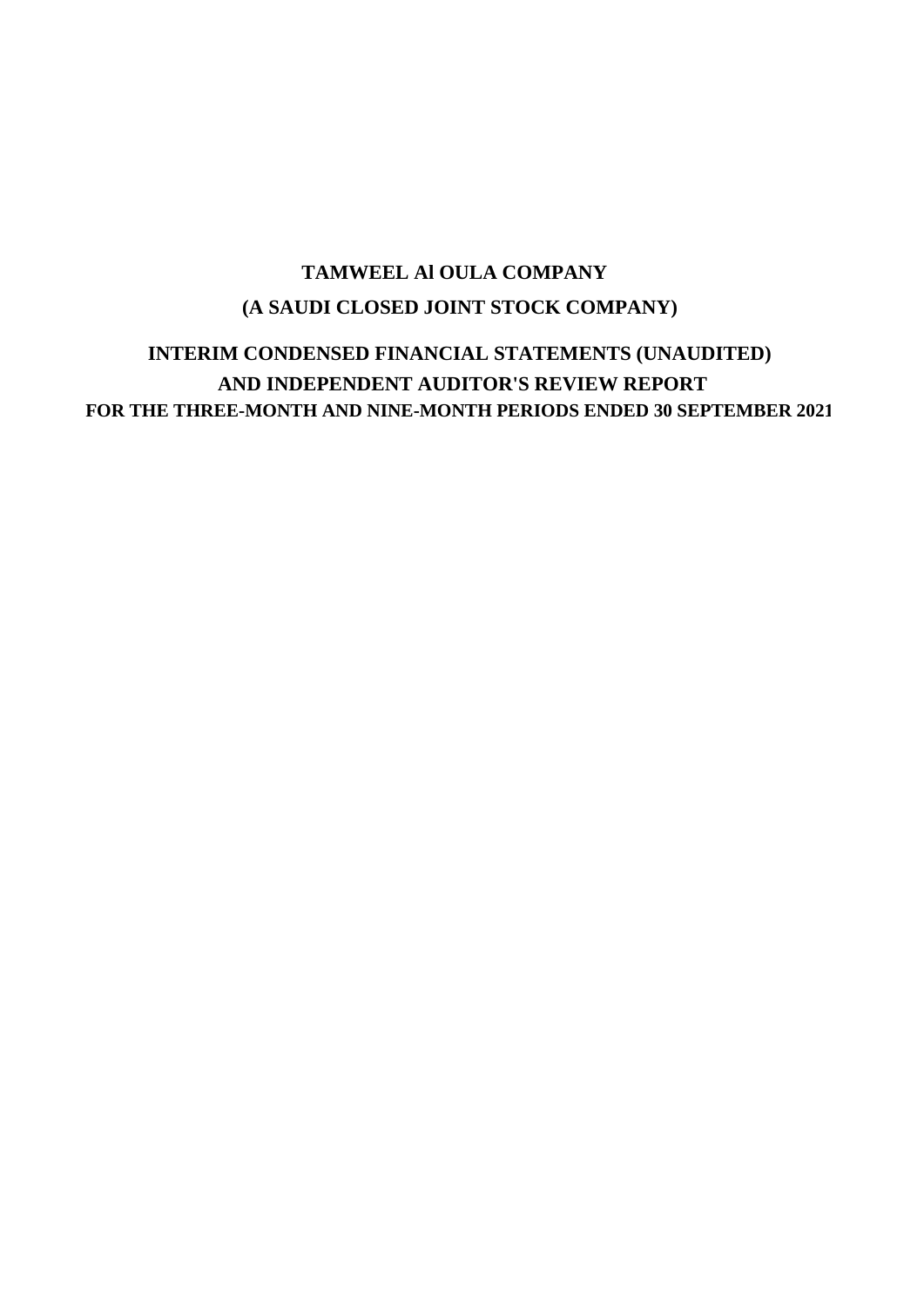# TAMWEEL Al OULA COMPANY (A SAUDI CLOSED JOINT STOCK COMPANY)

### INTERIM CONDENSED FINANCIAL STATEMENTS (UNAUDITED) AND INDEPENDENT AUDITOR'S REVIEW REPORT FOR THE THREE-MONTH AND NINE-MONTH PERIODS ENDED 30 SEPTEMBER 2021

### **Table of content Page**

| Independent auditor's review report                                          |          |
|------------------------------------------------------------------------------|----------|
| Interim condensed statement of profit or loss and other comprehensive income |          |
| Interim condensed statement of financial position                            |          |
| Interim condensed statement of changes in equity                             | 4        |
| Interim condensed statement of cash flows                                    |          |
| Notes to the interim condensed financial statements                          | $6 - 14$ |
|                                                                              |          |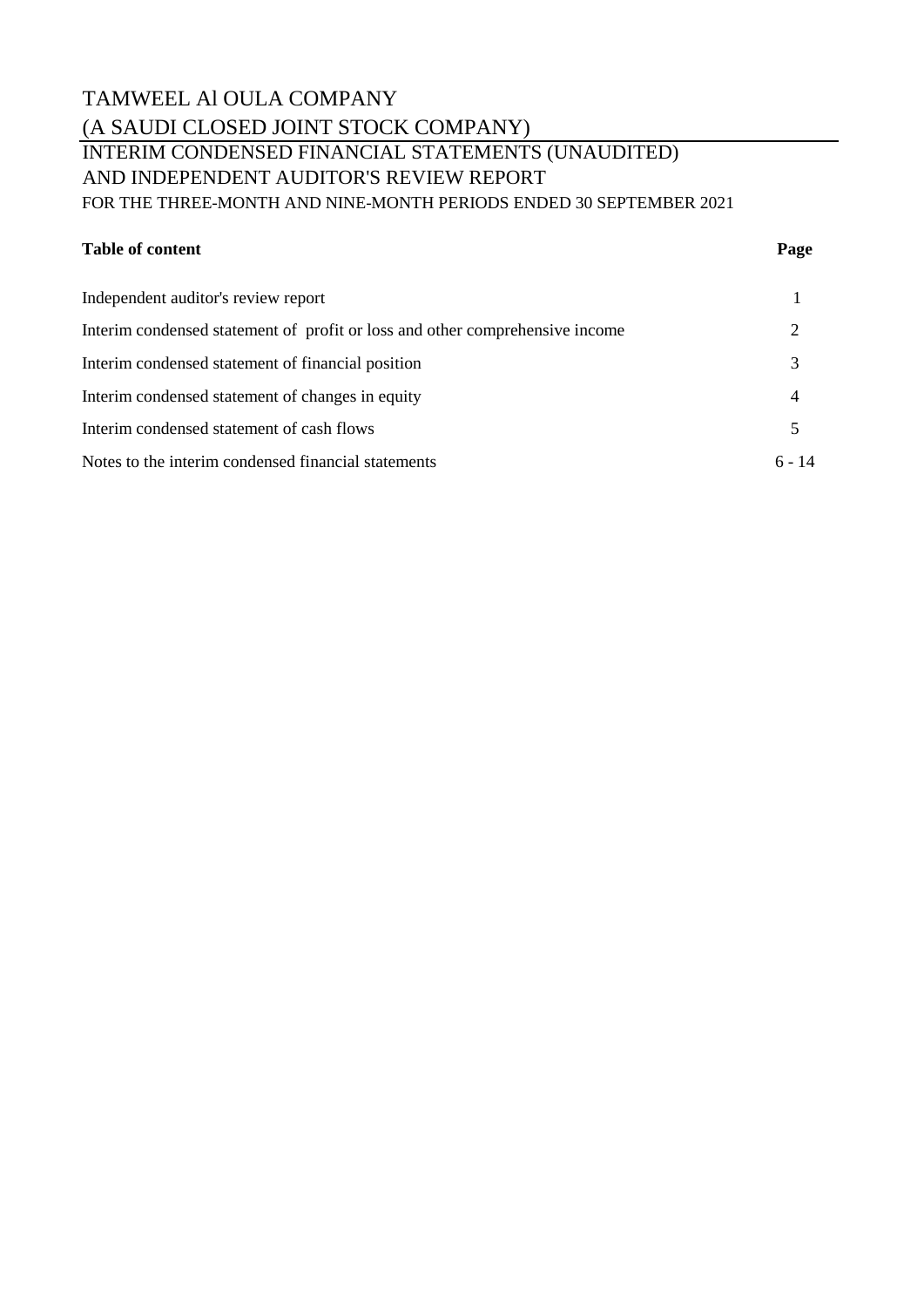

Ernst and Young & Co Public Accountants (Professional Limited Liability Company) Paid-up capital (SR 5,500,000) (Five million and five hundred thousand Saudi Riyal) Adeer Tower, 15<sup>th</sup> Floor Prince Turki Bin Abdulaziz Street. Al Khobar Corniche P.O. Box 3795 Al Khobar 31952 Kingdom of Saudi Arabia Head Office - Rivadh

C.R. No. 2051058792

+966 13 840 4600 Tel: Fax: +966 13 882 0087

ev.ksa@sa.ev.com ev.com

### INDEPENDENT AUDITOR'S REVIEW REPORT ON THE INTERIM CONDENSED FINANCIAL STATEMENTS TO THE SHAREHOLDERS OF TAMWEEL AL OULA COMPANY (A SAUDI CLOSED JOINT STOCK COMPANY)

### Introduction:

We have reviewed the accompanying interim condensed statement of financial position of Tamweel Al Oula Company ("the Company") as at 30 September 2021, and the related interim condensed statements of profit or loss and other comprehensive income, for the three-month and nine-month periods ended 30 September 2021, and the related interim condensed statements of changes in equity and cash flows for the nine-month period then ended, and a summary of significant accounting policies and other explanatory notes. Management is responsible for the preparation and presentation of these interim condensed financial statements in accordance with International Accounting Standard 34, "Interim Financial Reporting" ("IAS 34") endorsed in the Kingdom of Saudi Arabia. Our responsibility is to express a conclusion on these interim condensed financial statements based on our review.

### **Scope of Review:**

We conducted our review in accordance with International Standard on Review Engagements 2410, "Review of Interim Financial Information Performed by the Independent Auditor of the Entity" endorsed in the Kingdom of Saudi Arabia. A review of interim financial statements consists of making inquiries, primarily to persons responsible for financial and accounting matters, and applying analytical and other review procedures. A review is substantially less in scope than an audit conducted in accordance with International Standards on Auditing that are endorsed in the Kingdom of Saudi Arabia and consequently does not enable us to obtain assurance that we would become aware of all significant matters that might be identified in an audit. Accordingly, we do not express an audit opinion.

### Conclusion:

Based on our review, nothing has come to our attention that causes us to believe that the accompanying interim condensed financial statements are not prepared, in all material respects, in accordance with IAS 34 endorsed in the Kingdom of Saudi Arabia.

for Ernst & Young



Marwan Al-Afalig **Certified Public Accountant** Registration No. 422

22 Rabi' Al-Awwal 1443H 28 October 2021

Al Khobar

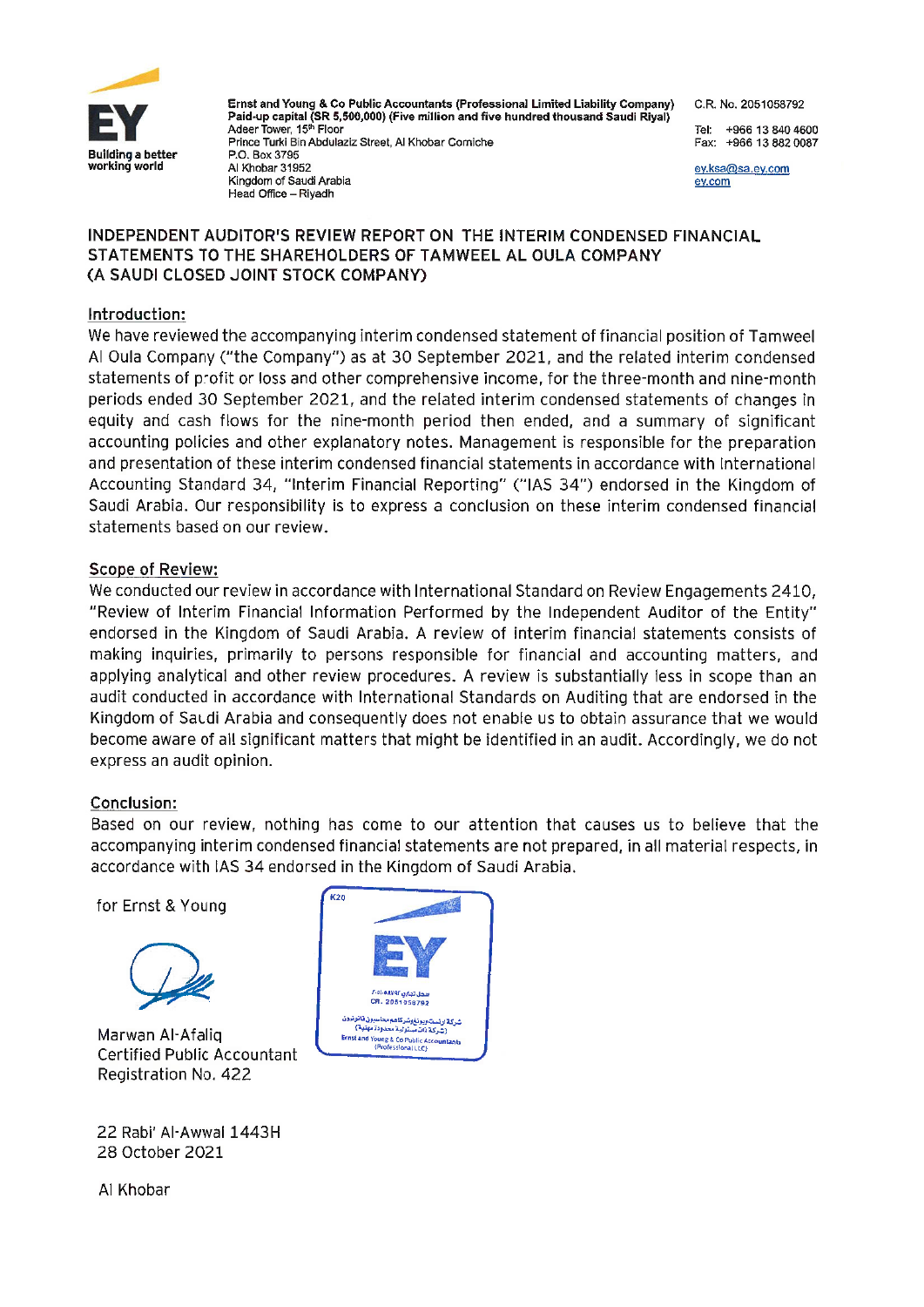## (A Saudi Closed Joint Stock Company)

## INTERIM CONDENSED STATEMENT OF PROFIT OR LOSS AND OTHER COMPREHENSIVE INCOME (UNAUDITED)

For the three-month and nine-month periods ended 30 September 2021

|                                                                      |      | Three-months period<br>ended 30 September |              | Nine-months period<br>ended 30 September |                |
|----------------------------------------------------------------------|------|-------------------------------------------|--------------|------------------------------------------|----------------|
|                                                                      | Note | 2021<br>SR                                | 2020<br>SR   | 2021<br>SR                               | 2020<br>SR     |
| <b>REVENUE</b>                                                       |      |                                           |              |                                          |                |
| Revenue from operations                                              |      | 31,128,954                                | 11,853,468   | 96,343,914                               | 32,684,629     |
| Revenue from other activities                                        |      | 6,933,966                                 | 3,770,525    | 20,089,337                               | 7,130,996      |
| <b>TOTAL REVENUE</b>                                                 |      | 38,062,920                                | 15,623,993   | 116,433,251                              | 39,815,625     |
| <b>EXPENSES</b>                                                      |      |                                           |              |                                          |                |
| Finance costs and bank charges                                       |      | (9,601,242)                               | (2,669,015)  | (23,761,742)                             | (5,729,707)    |
| Insurance expenses for finance leasing                               |      |                                           |              |                                          |                |
| activities                                                           |      | (2,275,110)                               | (971, 180)   | (7, 236, 362)                            | (3,224,084)    |
| Salaries and employees' related expenses                             |      | (7,067,828)                               | (5,183,759)  | (19, 017, 364)                           | (14,033,638)   |
| Short-term lease                                                     |      |                                           | (8,250)      | (16,500)                                 | (48,750)       |
| Depreciation and amortisation                                        |      | (867,072)                                 | (742, 571)   | (2,344,348)                              | (1,962,373)    |
| Charge of expected credit losses on<br>investment in Islamic finance |      |                                           |              |                                          |                |
| receivables                                                          | 5    | (6,005,816)                               | (2,410,234)  | (22, 975, 225)                           | (5,663,741)    |
| Other general and administrative expenses                            |      | (3,355,937)                               | (2,971,291)  | (9,536,664)                              | (6,883,033)    |
| <b>TOTAL EXPENSES</b>                                                |      | (29, 173, 005)                            | (14,956,300) | (84, 888, 205)                           | (37, 545, 326) |
| PROFIT BEFORE ZAKAT                                                  |      | 8,889,915                                 | 667,693      | 31,545,046                               | 2,270,299      |
|                                                                      |      |                                           |              |                                          |                |
| Zakat                                                                |      | (916, 728)                                | (137,705)    | (3,252,925)                              | (468, 226)     |
| <b>PROFIT FOR THE PERIOD</b>                                         |      | 7,973,187                                 | 529,988      | 28,292,121                               | 1,802,073      |
| OTHER COMPREHENSIVE INCOME                                           |      |                                           |              |                                          |                |
| Other comprehensive income for the period                            |      |                                           |              |                                          |                |
| <b>TOTAL COMPREHENSIVE</b><br><b>INCOME FOR THE PERIOD</b>           |      | 7,973,187                                 | 529,988      | 28,292,121                               | 1,802,073      |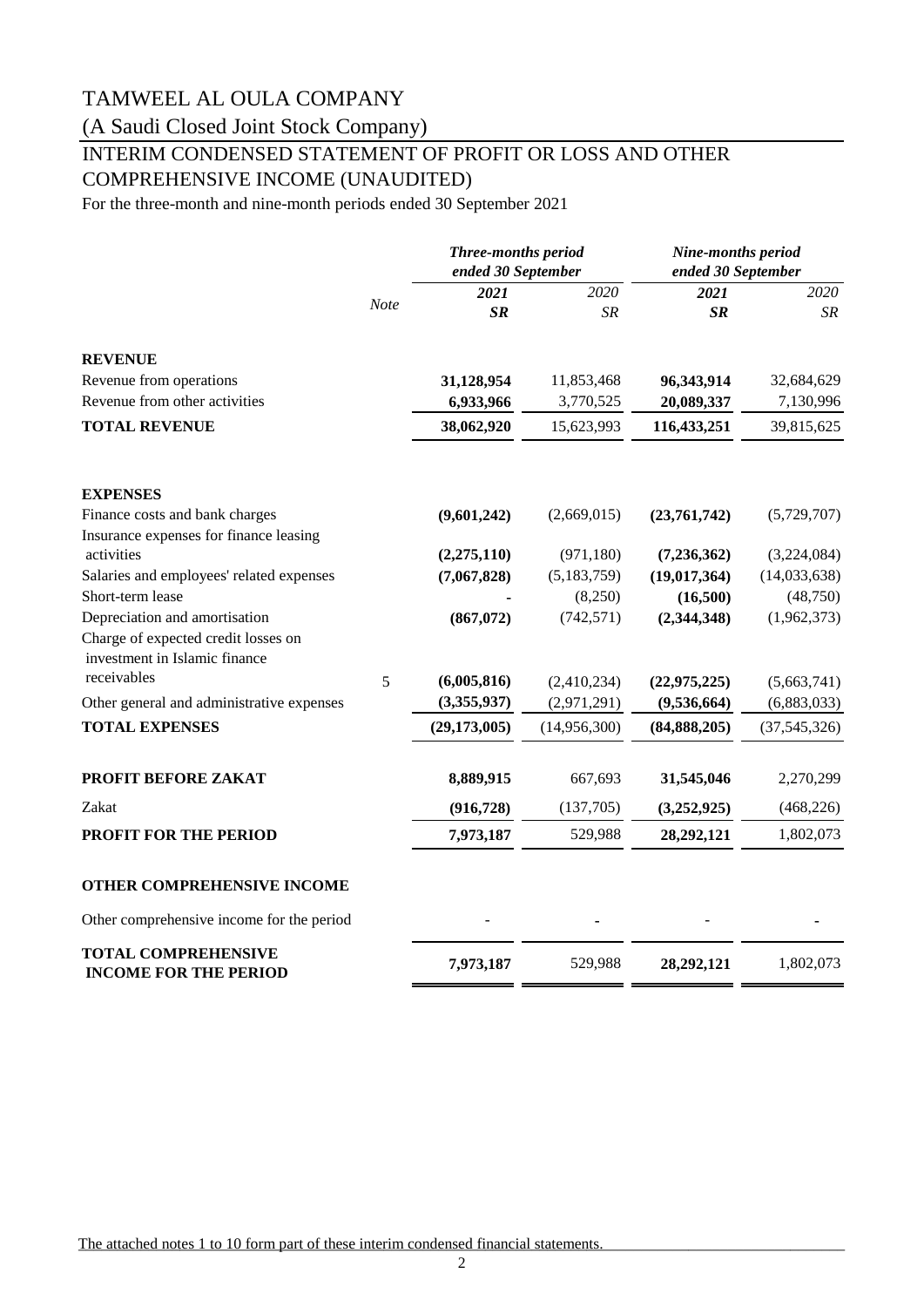# (A Saudi Closed Joint Stock Company)

# INTERIM CONDENSED STATEMENT OF FINANCIAL POSITION

As at 30 September 2021

|                                                                             |             | 30 September  | 31 December   |
|-----------------------------------------------------------------------------|-------------|---------------|---------------|
|                                                                             | <b>Note</b> | 2021          | 2020          |
|                                                                             |             | $S_{R}$       | ${\cal SR}$   |
|                                                                             |             | (Unaudited)   | (Audited)     |
| <b>ASSETS</b>                                                               |             |               |               |
| <b>NON-CURRENT ASSETS</b>                                                   |             |               |               |
| Net investment in Islamic finance receivables                               | 5           | 860,234,521   | 539,544,935   |
| Property and equipment                                                      |             | 2,477,673     | 1,011,813     |
| Right-of-use assets                                                         |             | 1,992,660     | 1,113,247     |
| Intangible assets                                                           |             | 2,019,610     | 2,044,993     |
| Equity investment at fair value through<br>other comprehensive income "OCI" |             | 892,850       | 892,850       |
| <b>TOTAL NON-CURRENT ASSETS</b>                                             |             | 867,617,314   | 544,607,838   |
| <b>CURRENT ASSETS</b>                                                       |             |               |               |
| Net investment in Islamic finance receivables - Current                     | 5           | 597,990,452   | 392,180,423   |
| Prepayments and other receivables                                           |             | 62,083,637    | 2,928,836     |
| Cash and cash equivalents                                                   |             | 119,046,285   | 105,446,985   |
| <b>TOTAL CURRENT ASSETS</b>                                                 |             | 779,120,374   | 500,556,244   |
| <b>TOTAL ASSETS</b>                                                         |             | 1,646,737,688 | 1,045,164,082 |
| <b>EQUITY AND LIABILITIES</b>                                               |             |               |               |
| <b>EQUITY</b>                                                               |             |               |               |
| Share capital                                                               |             | 250,000,000   | 250,000,000   |
| Statutory reserve                                                           |             | 6,732,313     | 6,732,313     |
| Retained earnings                                                           |             | 44,064,334    | 15,772,213    |
| <b>TOTAL EQUITY</b>                                                         |             | 300,796,647   | 272,504,526   |
| <b>NON-CURRENT LIABILITIES</b>                                              |             |               |               |
| Loans and borrowings                                                        | $\tau$      | 721,550,829   | 394,518,316   |
| Government grant                                                            | 7           | 37, 377, 548  | 18,764,791    |
| Non-current portion of lease liabilities                                    |             | 332,217       |               |
| Employees' defined benefits liabilities                                     |             | 5,282,561     | 4,506,717     |
| <b>TOTAL NON-CURRENT LIABILITIES</b>                                        |             | 764,543,155   | 417,789,824   |
| <b>CURRENT LIABILITIES</b>                                                  |             |               |               |
| Accounts payable                                                            |             | 128,752,283   | 55,631,399    |
| Loans and borrowings - current                                              | $\tau$      | 424,662,034   | 288,190,939   |
| Amounts due to related parties                                              | 6           | 2,379,057     | 6,832,919     |
| Lease liabilities - current                                                 |             | 618,127       | 252,231       |
| Accrued expenses and other liabilities                                      |             | 21,734,668    | 3,500,537     |
| Provision for zakat                                                         |             | 3,251,717     | 461,707       |
| <b>TOTAL CURRENT LIABILITIES</b>                                            |             | 581,397,886   | 354,869,732   |
| <b>TOTAL LIABILITIES</b>                                                    |             | 1,345,941,041 | 772,659,556   |
| <b>TOTAL EQUITY AND LIABILITIES</b>                                         |             | 1,646,737,688 | 1,045,164,082 |

The attached notes 1 to 10 form part of these interim condensed financial statements.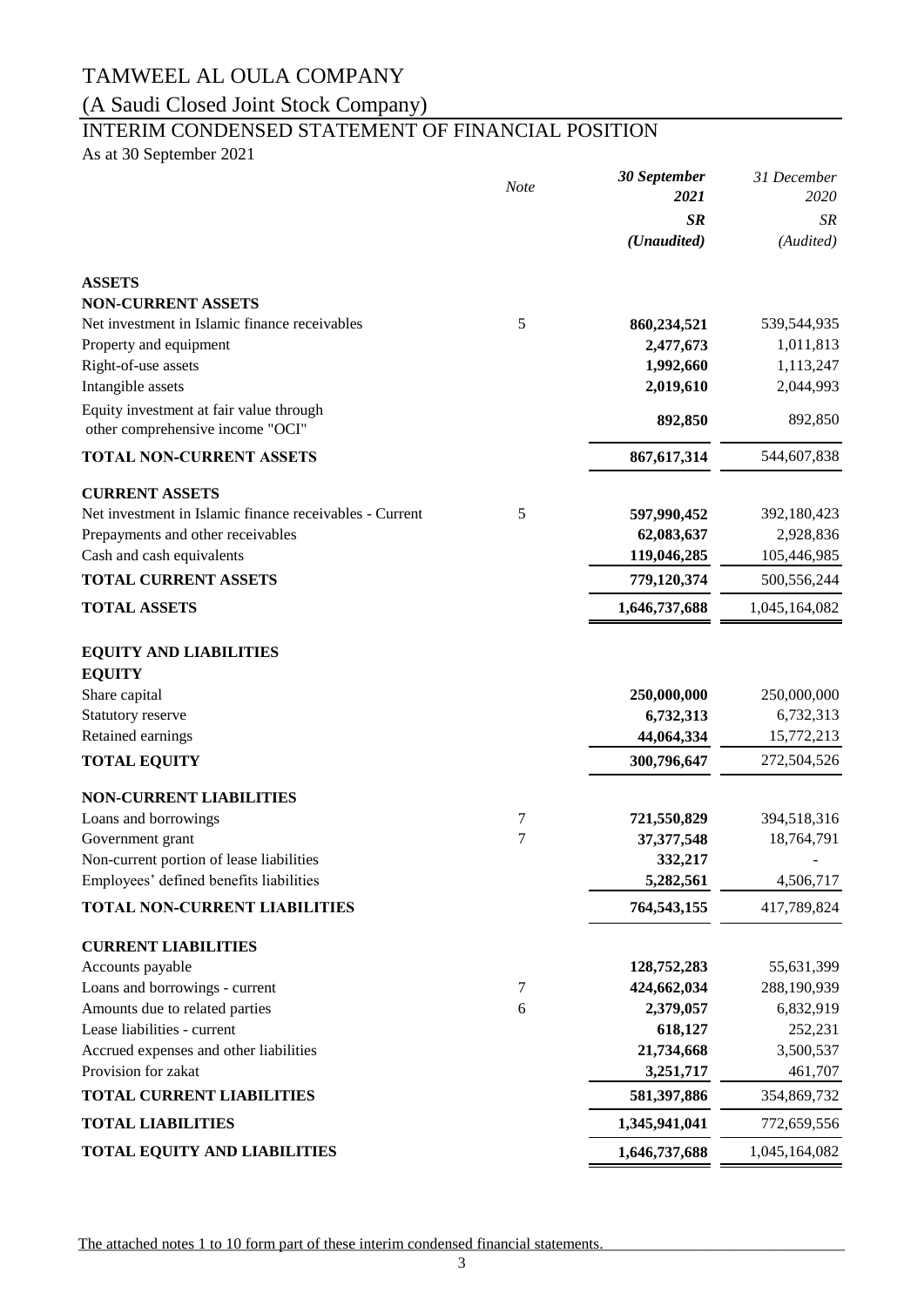# (A Saudi Closed Joint Stock Company)

# INTERIM CONDENSED STATEMENT OF CHANGES IN EQUITY

For the nine-month period ended 30 September 2021

|                                           |             | <i>Statutory</i> | Retained   |             |
|-------------------------------------------|-------------|------------------|------------|-------------|
|                                           | Capital     | reserve          | earnings   | Total       |
|                                           | SR.         | SR               | SR         | SR          |
| As at 1 January 2020 (audited)            | 250,000,000 | 6,554,603        | 14,474,335 | 271,028,938 |
| Profit for the period                     |             |                  | 1,802,073  | 1,802,073   |
| Other comprehensive income for the period |             |                  |            |             |
| Total comprehensive income for the period |             |                  | 1,802,073  | 1,802,073   |
| As at 30 September 2020 (unaudited)       | 250,000,000 | 6,554,603        | 16,276,408 | 272,831,011 |
| As at 1 January 2021 (audited)            | 250,000,000 | 6,732,313        | 15,772,213 | 272,504,526 |
| Profit for the period                     |             |                  | 28,292,121 | 28,292,121  |
| Other comprehensive income for the period |             |                  |            |             |
| Total comprehensive income for the period |             |                  | 28,292,121 | 28,292,121  |
| As at 30 September 2021 (unaudited)       | 250,000,000 | 6,732,313        | 44,064,334 | 300,796,647 |

The attached notes 1 to 10 form part of these interim condensed financial statements.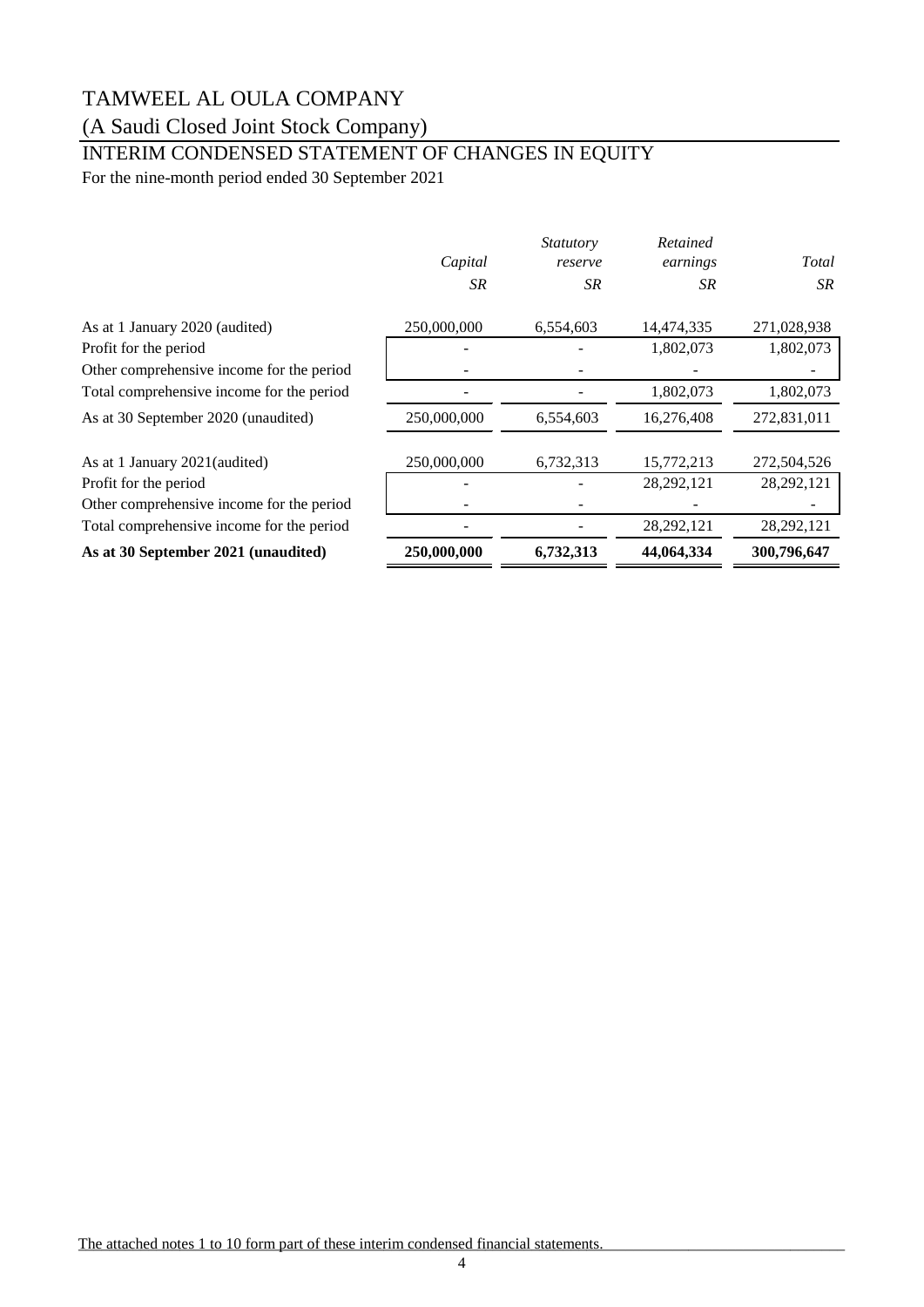### (A Saudi Closed Joint Stock Company)

## INTERIM CONDENSED STATEMENT OF CASH FLOWS

For the nine-month period ended 30 September 2021

|                                                                                                | <b>Nine-months period</b> |                 |
|------------------------------------------------------------------------------------------------|---------------------------|-----------------|
|                                                                                                | ended 30 September        |                 |
|                                                                                                | 2021                      | 2020            |
|                                                                                                | <b>SR</b>                 | SR              |
| <b>OPERATING ACTIVITIES</b><br>Profit before zakat                                             | 31,545,046                | 2,270,299       |
|                                                                                                |                           |                 |
| Adjustments to reconcile profit before zakat to net cashflow:<br>Depreciation and amortisation | 1,282,622                 | 1,062,694       |
| Depreciation of right-of-use assets                                                            | 1,061,726                 | 899,679         |
| Finance costs and bank charges                                                                 | 23,761,742                | 5,729,707       |
| Employees' defined benefits liabilities, charged                                               | 998,037                   | 669,183         |
| Charge of expected credit loss on investment in Islamic finance receivables                    |                           |                 |
| Loss on modification of net investment in Islamic finance lease receivables                    | 22,975,225                | 5,663,741       |
|                                                                                                | 20,072,570                | 4,040,396       |
| Modification gain on deferred payments program                                                 | (17,505,256)              | (4,287,146)     |
| Grant income realised                                                                          | (25,379,479)              | (5,760,844)     |
|                                                                                                | 58,812,233                | 10,287,709      |
| Changes in operating assets and liabilities:                                                   |                           |                 |
| Net investment in Islamic finance receivables                                                  | (549, 474, 840)           | (319, 630, 342) |
| Prepayments and other receivables                                                              | 11,041,861                | (12,810,361)    |
| Amounts due to related parties                                                                 | (4,453,862)               | (7,051,936)     |
| Accounts payable                                                                               | 73,120,884                | 37,454,590      |
| Accruals and other current liabilities                                                         | 18,234,131                | 10,694,075      |
| Cash used in operations                                                                        | (392,719,593)             | (281,056,265)   |
|                                                                                                |                           |                 |
| Employees' defined benefits liabilities, paid                                                  | (222, 193)                | (304, 330)      |
| Finance costs and bank charges paid                                                            | (4, 186, 326)             | (1,912,742)     |
| Zakat paid                                                                                     | (462, 915)                | (990, 297)      |
| Net cash used in operating activities                                                          | (397, 591, 027)           | (284, 263, 634) |
| <b>INVESTING ACTIVITY</b>                                                                      |                           |                 |
| Purchase of property and equipment                                                             | (2,723,100)               | (710, 918)      |
| Net cash used in an investing activity                                                         | (2,723,100)               | (710, 918)      |
| <b>FINANCING ACTIVITIES</b>                                                                    |                           |                 |
| Proceeds from loans and borrowings                                                             | 618,973,292               | 367, 677, 161   |
| Repayment of loans and borrowings                                                              | (203, 816, 839)           | (43,006,627)    |
| Payment of lease liabilities                                                                   | (1,243,026)               | (1,007,658)     |
| Net cash from financing activities                                                             | 413,913,427               | 323,662,876     |
| <b>INCREASE IN CASH AND CASH EQUIVALENTS</b>                                                   | 13,599,300                | 38,688,324      |
| Cash and cash equivalents at the beginning of the period                                       | 105,446,985               | 13,715,010      |
| CASH AND CASH EQUIVALENTS AT THE END OF THE PERIOD                                             | 119,046,285               | 52,403,334      |

The attached notes 1 to 10 form part of these interim condensed financial statements.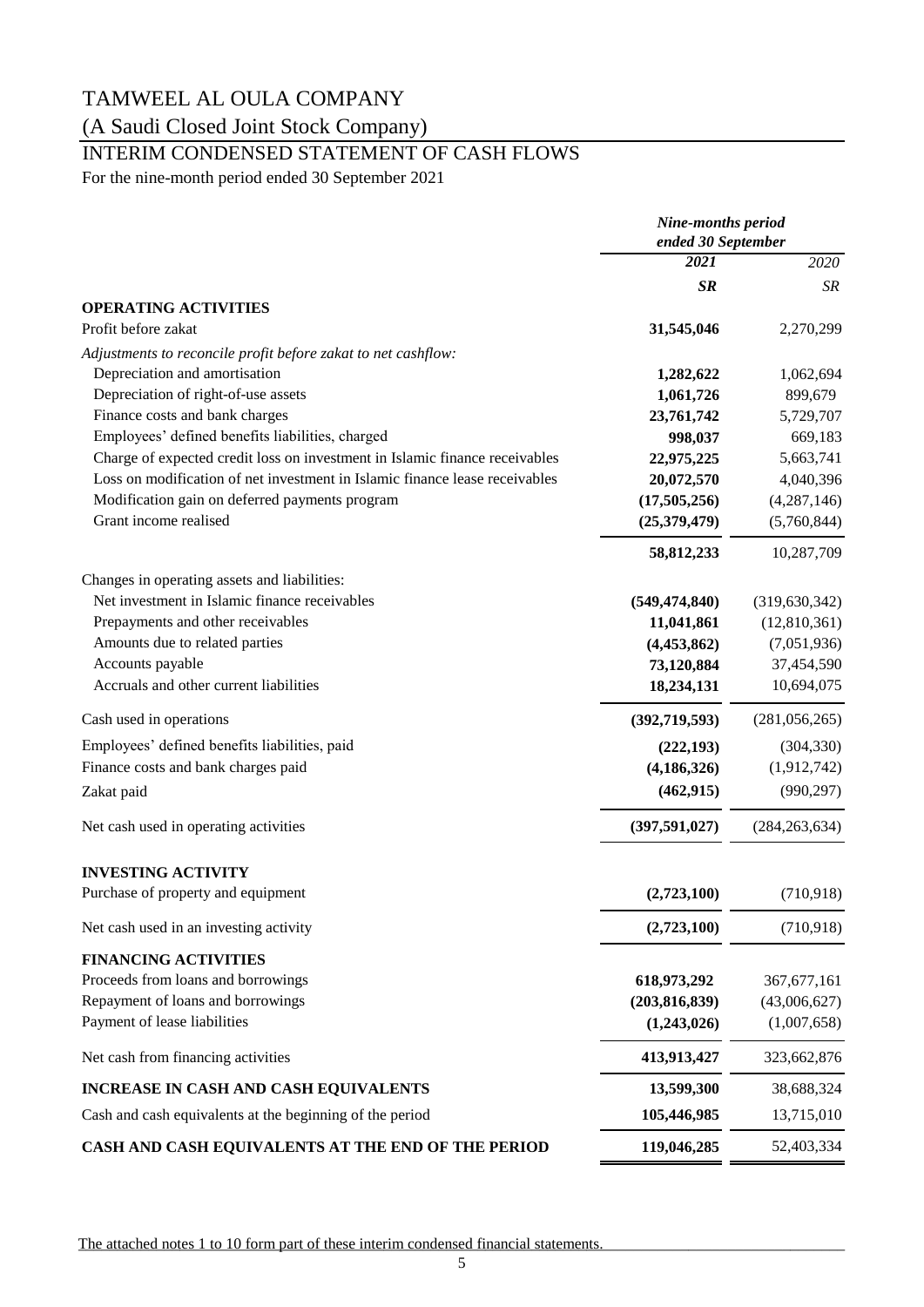### (A Saudi Closed Joint Stock Company)

### At 30 September 2021 NOTES TO THE INTERIM CONDENSED FINANCIAL STATEMENTS (UNAUDITED)

### **1 CORPORATE INFORMATION**

Tamweel Al Oula Company ("the Company"), is a Saudi Closed Joint Stock Company registered in the Kingdom of Saudi Arabia under Commercial Registration number 2050055043 dated 15 Ramadan 1436H (corresponding to 2 July 2015).

The Company is engaged in providing financial leasing in addition to financing production assets and offering consumer finance in accordance with the license number 39/ASH/201512 dated 21 Safar 1437H (corresponding to 3 December 2015) issued by Saudi Central Bank ("SAMA").

The Company's registered office is located at PO 34232, Dammam, Kingdom of Saudi Arabia. The Company operates through the following branches:

| <b>Commercial Registration Name</b> | <b>Number</b> | <i>Location</i> | <b>Date</b>                 |
|-------------------------------------|---------------|-----------------|-----------------------------|
| Tamweel Al Oula - Branch            | 2051065442    |                 | Al Khobar 17 Rabi' II 1439H |
| Tamweel Al Oula - Branch            | 2252101795    | Al Hasa         | 10 Dhu Al Hijjah 1439H      |
| Tamweel Al Oula - Branch            | 1010691639    | Rivadh          | 19 Rajab 1442H              |
| Tamweel Al Oula - Branch            | 4030416683    | Jeddah          | 14 Shawwal 1442H            |

The authorised, issued and paid up capital is SR 250 million as at 30 September 2021 consisting of 25 million shares of SR 10 share (31 December 2020: same). At 31 December 2020, corresponding to 16 Jumada Al-Ula 1442H, shareholders of the Company resolved to transfer their shares to Al Kifah Holding Company, the ultimate Parent Company. At 2 March 2021, corresponding to 18 Rajab 1442H, the Company received no objection certificate from SAMA for the change in shareholding structure. Legal formalities in this respect has been completed during the period.

The interim condensed financial statements of the Company as of 30 September 2021 were authorised for issuance on 27 October 2021 (corresponding to 21 Rabi'I 1443H).

#### **2 BASIS OF PREPARATION**

The interim condensed financial statements of the Company as at and for the nine-month period ended 30 September 2021 have been prepared in accordance with International Accounting Standard 34 Interim Financial Reporting ("IAS 34") as endorsed in the Kingdom of Saudi Arabia and other standards and pronouncements issued by the Saudi Organization for Chartered and Professional Accountants ("SOCPA"). The interim condensed financial statements do not include all the information and disclosures required in the annual financial statements, and should be read in conjunction with the Company's annual financial statements as at 31 December 2020.

#### **2.1 Basis of measurement**

These interim condensed financial statements have prepared on historical cost basis, except when otherwise disclosed in the accounting policy adopted.

#### **2.2 Presentation and functional currency**

The presentation and functional currency of the Company is Saudi Riyal.

#### **3 NEW AND AMENDED STANDARDS AND INTERPRETATIONS**

The accounting policies adopted in the preparation of the interim condensed financial statements are consistent with those followed in the preparation of the Company's annual financial statements for the year ended 31 December 2020, except for the adoption of new standards effective as of 1 January 2021. The Company has not early adopted any standard, interpretation or amendment that has been issued but is not yet effective.

Several amendments and interpretations applied for the first time in 2021, but do not have an impact on the interim condensed financial statements of the Company.

#### **4 SIGNIFICANT ACCOUNTING JUDGMENTS, ESTIMATES AND ASSUMPTIONS**

The preparation of the Company's interim condensed financial statements requires management to make judgments, estimates and assumptions that affect the reported amounts of revenues, expenses, assets and liabilities, and the accompanying disclosures, and the disclosure of contingent liabilities. The accounting estimates and assumptions used in the preparation of these interim condensed financial statements are consistent with those used in the preparation of the annual financial statements for the year ended 31 December 2020.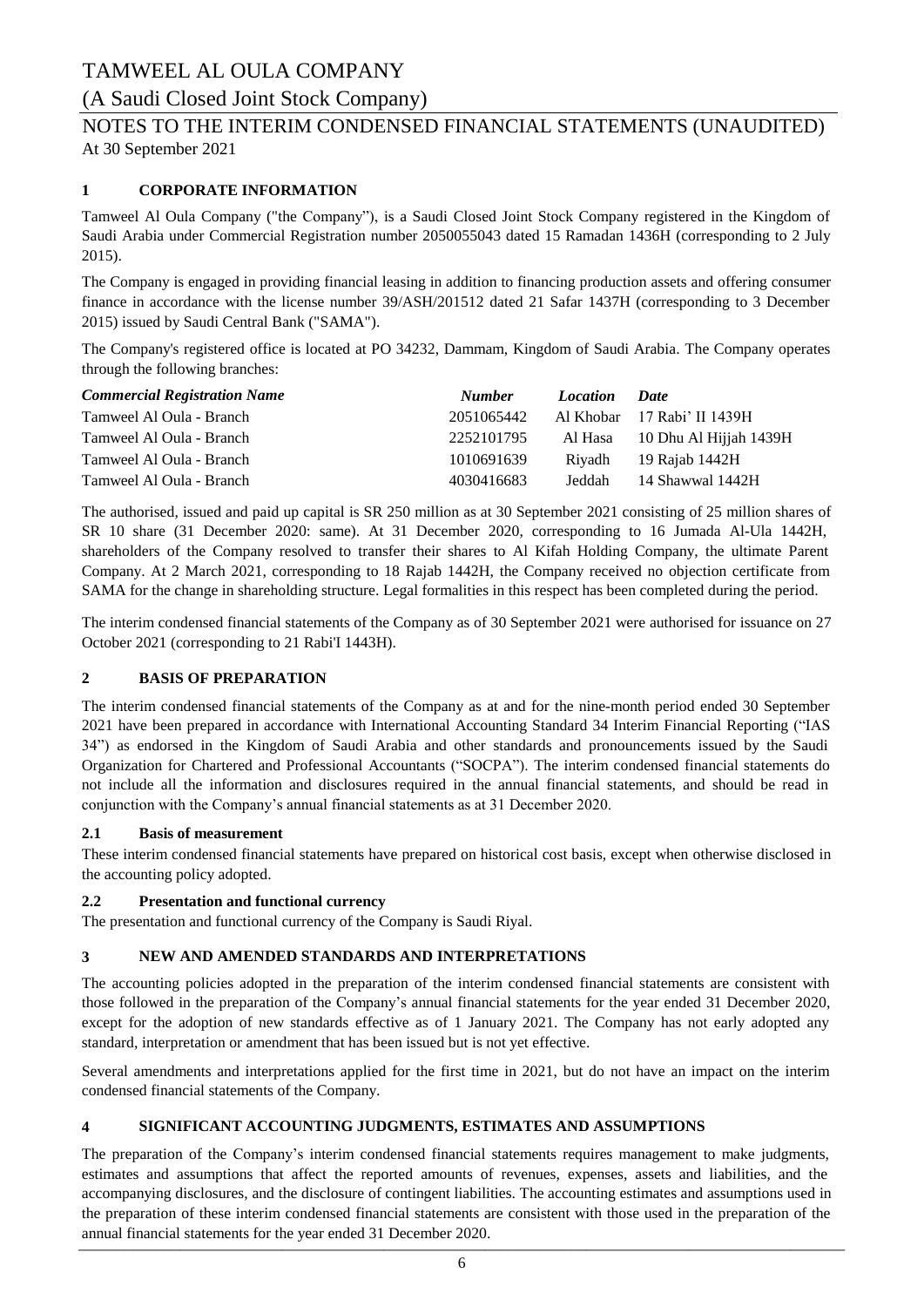(A Saudi Closed Joint Stock Company)

## NOTES TO THE INTERIM CONDENSED FINANCIAL STATEMENTS (UNAUDITED) (CONTINUED)

At 30 September 2021

#### **4 SIGNIFICANT ACCOUNTING JUDGMENTS, ESTIMATES AND ASSUMPTIONS (continued)**

#### **4.1 Novel coronavirus ("COVID-19")**

The outbreak of novel coronavirus ("COVID-19") since early 2020, its spread across mainland China and then globally caused disruptions to businesses and economic activity globally including the Kingdom of Saudi Arabia and the declaration of this pandemic by the World Health Organization necessitated the Company's management to revisit its significant judgments in applying the Company's accounting policies and the methods of computation and the key sources of estimation applied to the annual financial statements for the year ended 31 December 2019. Whilst it is challenging now, to predict the full extent and duration of its business and economic impact, the Company's management carried out an impact assessment on the overall Company's operations and business aspects including factors like supply chain, travel restrictions, oil prices, product demand, etc. As of the issuance date of these interim condensed financial statements, in view of the current uncertainty, any future change in the assumptions and estimates could result in outcomes that could require a material adjustment to the carrying amount of the asset or liability affected in the future periods. As the situation is rapidly evolving with future uncertainties, management will continue to assess the impact based on prospective developments.

#### **5 NET INVESTMENT IN ISLAMIC FINANCE RECEIVABLES**

|                                                                                                                         | 30 September         | 31 December     |
|-------------------------------------------------------------------------------------------------------------------------|----------------------|-----------------|
|                                                                                                                         | 2021                 | 2020            |
|                                                                                                                         | (Unaudited)          | (Audited)       |
|                                                                                                                         | <b>SR</b>            | <b>SR</b>       |
| Gross investment in Islamic finance receivables                                                                         | 1,807,506,706        | 1,168,016,782   |
| Less: unearned finance income (see below 5.1)                                                                           | (297, 392, 596)      | (207, 377, 512) |
| Investment in Islamic finance receivables (before allowance for<br>expected credit loss on Islamic finance receivables) | 1,510,114,110        | 960,639,270     |
| Less: allowance for expected credit loss on Islamic finance receivables                                                 | (51,889,137)         | (28,913,912)    |
| Net investment in Islamic finance receivables                                                                           | 1,458,224,973        | 931,725,358     |
| Analysed as below:                                                                                                      |                      |                 |
|                                                                                                                         | 30 September         | 31 December     |
|                                                                                                                         | 2021                 | 2020            |
|                                                                                                                         | ( <i>Unaudited</i> ) | (Audited)       |
|                                                                                                                         | <b>SR</b>            | SR              |
| Net investment in Islamic finance receivables, non-current                                                              | 860,234,521          | 539,544,935     |
| Net investment in Islamic finance receivables, current                                                                  | 597,990,452          | 392,180,423     |
|                                                                                                                         | 1,458,224,973        | 931,725,358     |

- *5.1* The Company's implicit rate of return on investment in Islamic finance receivables is in the market rate range. These receivables are majorly secured against assets, personal guarantees, Kafala program and down payments. The Company's major activities for investment in finance receivables are in tawarroq and ijarah.
- *5.2* Investment in Islamic finance receivables mainly include Ijara and Tawarroq contracts amounting to SR666 million and SR 893.7 million respectively (31 December 2020: SR 589.09 million and SR 578.93 million respectively).
- *5.3* The contractual rights and the titles of certain assets subject to the financing arrangements of Islamic finance receivables are under the name of Al Kifah Trading Company (a fellow subsidiary) amounting to SR 7.03 million (31 December 2020: SR 8.7 million). The fellow subsidiary waived its rights over the assets and confirmed that the risks and rewards pertaining to the assets have been transferred to the Company.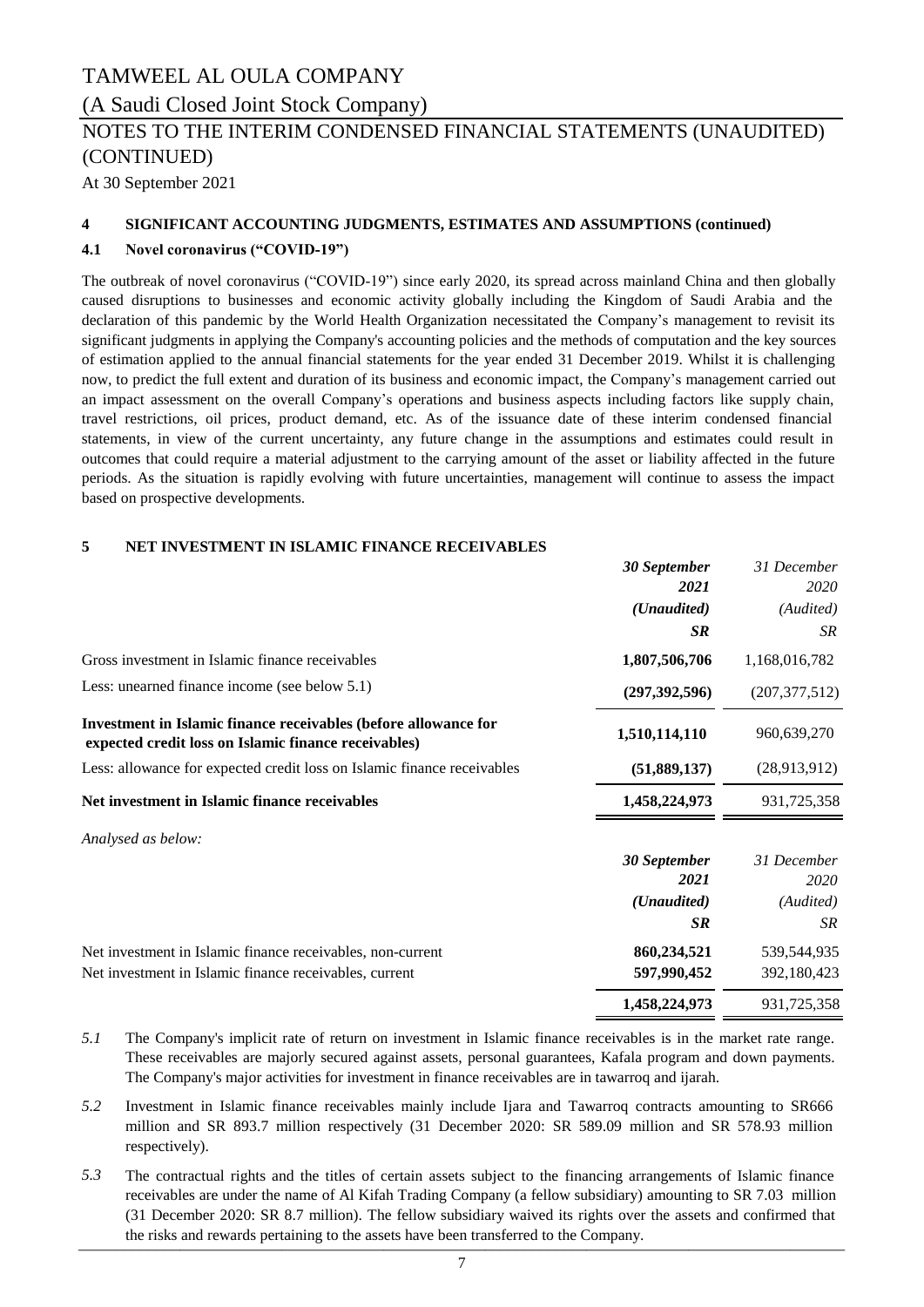(A Saudi Closed Joint Stock Company)

### NOTES TO THE INTERIM CONDENSED FINANCIAL STATEMENTS (UNAUDITED) (CONTINUED)

At 30 September 2021

#### **5 NET INVESTMENT IN ISLAMIC FINANCE RECEIVABLES (continued)**

- *5.4* At 30 September 2021, ijarah receivables include the Company's repossessed assets inventory for contracts having outstanding receivables amounting to SR 623.5 thousand (31 December 2020: SR 772 thousand).
- *5.5* As at 30 September 2021, investment in Islamic finance leases includes SR 146.45 million of balances due from related parties (31 December 2020: 121.44) (Note 6).
- *5.6* During the nine-month period ended 30 September 2021, the Company entered into a Musharaka agreement with a financial institution. The total amount of Musharaka Capital is SR 110 million with a proportionate share of 80% to be contributed by the financial institution and 20% by the Company. As at 30 September 2021, the Company has received SR 50 million from the financial institution with the remaining share to be received during Q4 2021. The Company has transferred an equivalent amount of investment in Islamic finance receivables against the amount received as of 30 September 2021.

#### **6 RELATED PARTY TRANSACTIONS AND BALANCES**

Related parties include shareholder and entities controlled, jointly controlled or significantly influenced by Parent Company (affiliates). Pricing policies and terms of payments of transactions with related parties are approved by the Company's management. Following is the list of related parties of the Company:

| Names of related parties               | Nature of Relationship |
|----------------------------------------|------------------------|
| Al Kifah Holding Company               | Parent Company         |
| Al Kifah Trading Company               | Fellow subsidiary      |
| Al Kifah for Building Material Company | Fellow subsidiary      |
| Al Kifah for Construction Equipment    | Fellow subsidiary      |
| Al Kifah Contracting Company           | Fellow subsidiary      |
| Al Motaweroon company                  | Fellow subsidiary      |
| Al Kifah Real Estate Company           | Fellow subsidiary      |
| Al Kifah Paper Products Company        | Fellow subsidiary      |
| Al Kifah Precast Company               | Fellow subsidiary      |
| Al Kifah holding company branch        | Fellow subsidiary      |
| Al Kifah Information Technology        | Fellow subsidiary      |

Following are the details of the major related party transactions occurred during the period:

| <b>Related party</b>     | <b>Nature of transactions</b>                           |                                          | <b>Amounts of transactions</b> |
|--------------------------|---------------------------------------------------------|------------------------------------------|--------------------------------|
|                          |                                                         | Nine-months period<br>ended 30 September |                                |
|                          |                                                         | 2021                                     | 2020                           |
|                          |                                                         | <b>SR</b>                                | <b>SR</b>                      |
| Shareholder              |                                                         |                                          |                                |
| Al Kifah Holding Company | Amount collected against Islamic<br>finance receivables | (9,929,054)                              | (4,062,172)                    |
|                          | Financing                                               |                                          | 9,600,000                      |
|                          | Value added tax paid on behalf of the                   |                                          |                                |
|                          | Company                                                 | 3,819,490                                | 949,437                        |
|                          | Services provided                                       | 2,866,537                                | 107,775                        |
|                          |                                                         |                                          |                                |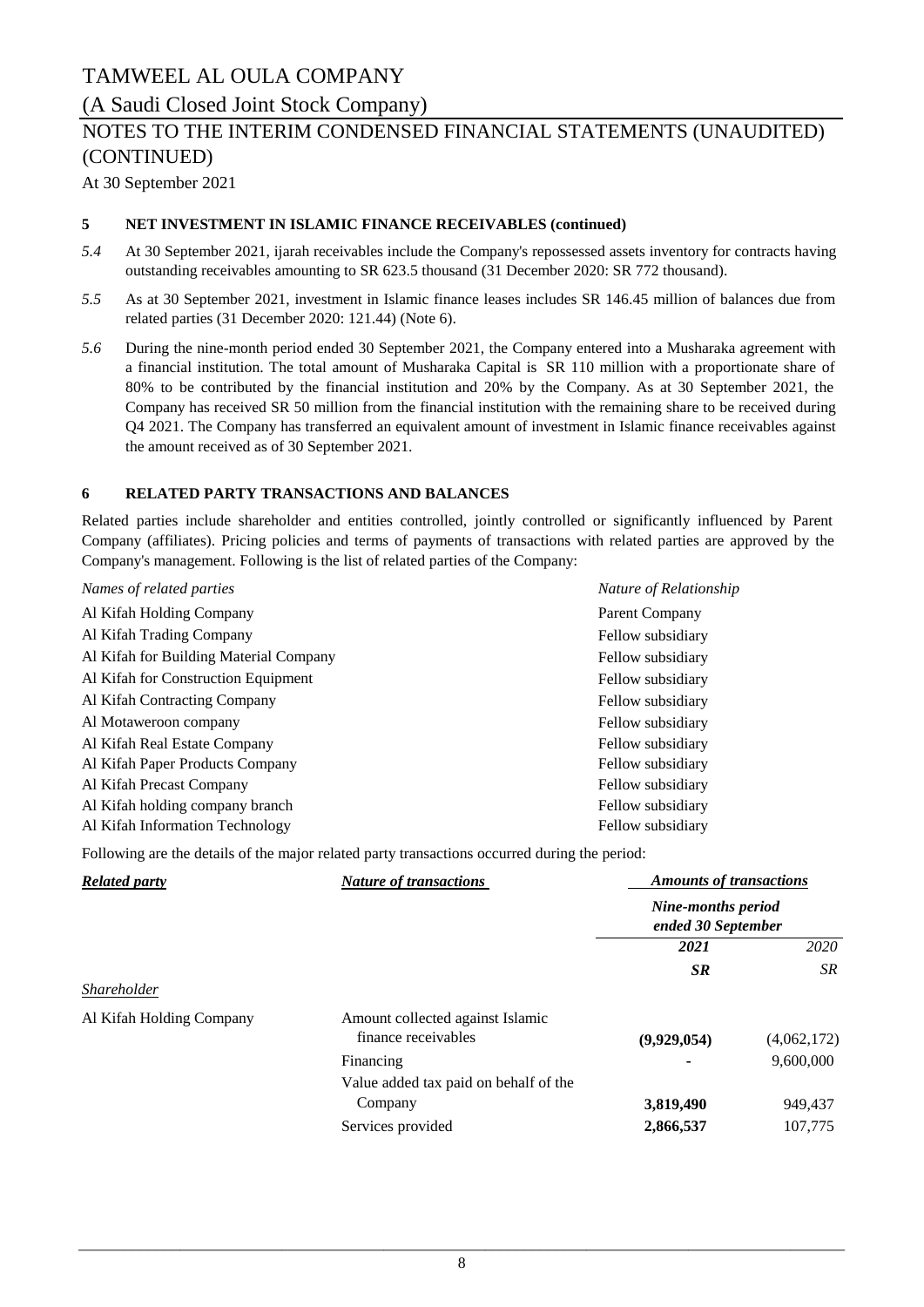(A Saudi Closed Joint Stock Company)

# NOTES TO THE INTERIM CONDENSED FINANCIAL STATEMENTS (UNAUDITED) (CONTINUED)

At 30 September 2021

### **6 RELATED PARTY TRANSACTIONS AND BALANCES (continued)**

| <b>Related party</b>                             | <b>Nature of transactions</b>     |                                          | <b>Amounts of transactions</b> |  |
|--------------------------------------------------|-----------------------------------|------------------------------------------|--------------------------------|--|
|                                                  |                                   | Nine-months period<br>ended 30 September |                                |  |
|                                                  |                                   | 2021                                     | 2020                           |  |
|                                                  |                                   | SR                                       | SR                             |  |
| <b>Fellow</b> subsidiaries                       |                                   |                                          |                                |  |
| Al Kifah Contracting Company                     | Amount collected against Islamic  |                                          |                                |  |
|                                                  | finance receivables               | (2,970,052)                              |                                |  |
|                                                  | Financing                         | 9,200,000                                |                                |  |
|                                                  | Services provided                 |                                          | 345,550                        |  |
| Al Kifah for Building Material Company Financing |                                   | 500,000                                  | 9,600,000                      |  |
|                                                  | Amount collected against Islamic  |                                          |                                |  |
|                                                  | finance receivables               | (8,506,046)                              | (6,688,493)                    |  |
| Al Kifah for Construction Equipment              |                                   |                                          |                                |  |
|                                                  | Financing                         | 15,000,000                               |                                |  |
|                                                  | Heavy machinery and equipment     |                                          |                                |  |
|                                                  | sales financed by the Company     | 39, 197, 757                             | 13,213,865                     |  |
|                                                  | Amount paid against machinery and |                                          |                                |  |
|                                                  | equipment financed                | (44, 028, 051)                           | (42,340,600)                   |  |
| Al Kifah Trading Company                         | Management fees received by the   |                                          |                                |  |
|                                                  | Company                           |                                          | (60,000)                       |  |
|                                                  |                                   |                                          |                                |  |
| Al Kifah Real Estate Company                     | Amount collected against Islamic  |                                          |                                |  |
|                                                  | finance receivables               | (3,925,605)                              | (2,489,583)                    |  |
|                                                  | Financing                         | 4,500,000                                | 2,962,000                      |  |
|                                                  | Amounts paid against services     | (2,745,951)                              | (1,482,473)                    |  |
|                                                  | Services provided                 | 1,248,527                                | 294,374                        |  |
| Al Kifah Paper Products Company                  | Services provided                 | 6,052                                    | 14,938                         |  |
|                                                  | Amounts paid against services     | (16, 255)                                |                                |  |
|                                                  | Amount collected against Islamic  |                                          |                                |  |
|                                                  | finance receivables               | (4, 412, 594)                            | (2,458,333)                    |  |
|                                                  | Financing                         | 4,500,000                                | 2,990,000                      |  |
| Al Kifah Precast Company                         | Amount collected against Islamic  |                                          |                                |  |
|                                                  | finance receivables               | (4,323,218)                              | (2,458,333)                    |  |
|                                                  | Financing                         | 4,500,000                                | 2,990,000                      |  |
| Al Kifah Information Technology                  |                                   |                                          |                                |  |
| Company                                          | Information technology fee        | 1,862,240                                | 266,893                        |  |
|                                                  | Amounts paid against services     | (1, 332, 791)                            | (105, 248)                     |  |
| Almotaweroon International Company               | Financing                         | 16,550,000                               |                                |  |
|                                                  | Amount collected against Islamic  |                                          |                                |  |
|                                                  | finance receivables               | (2,228,889)                              |                                |  |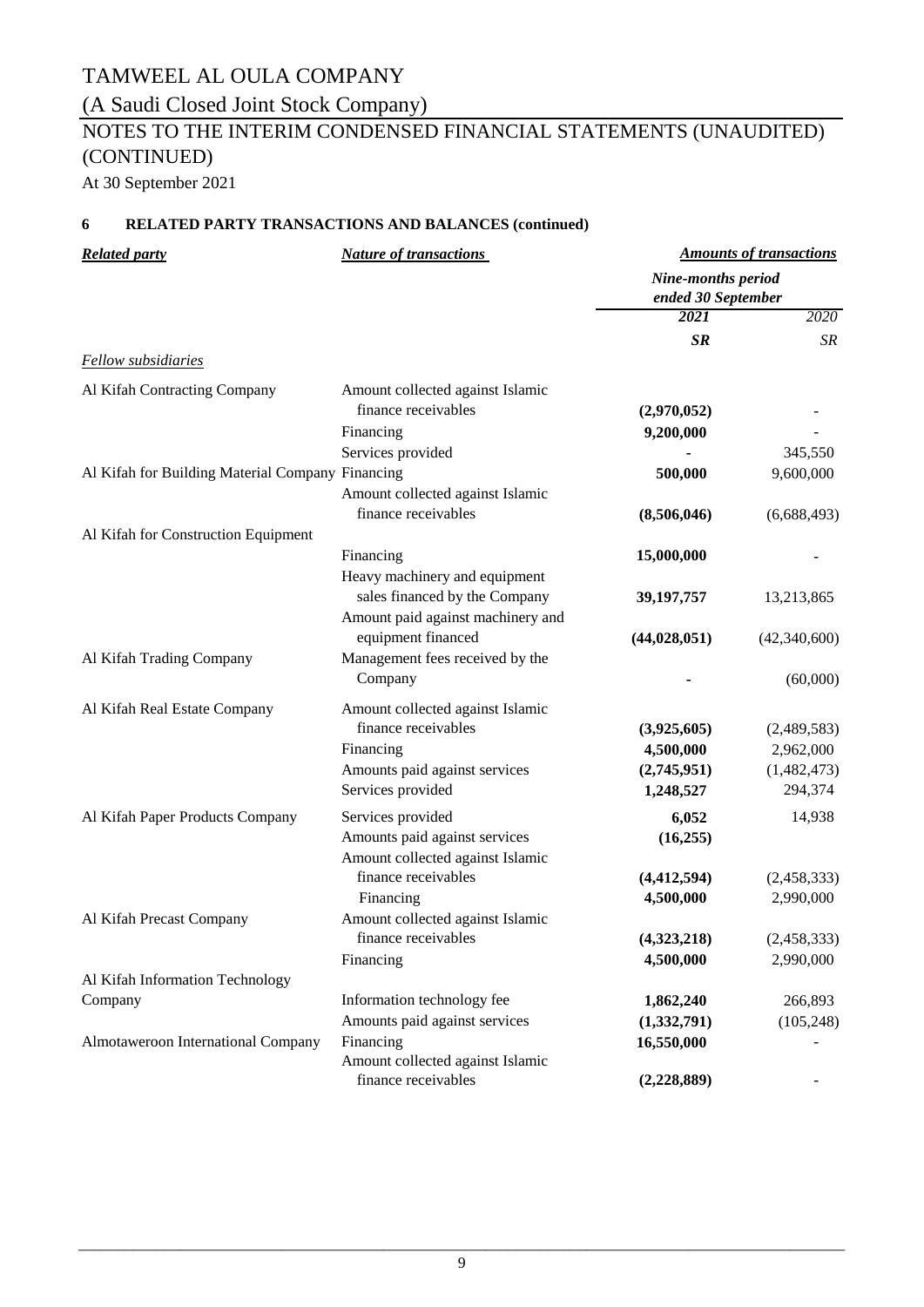### (A Saudi Closed Joint Stock Company)

### NOTES TO THE INTERIM CONDENSED FINANCIAL STATEMENTS (UNAUDITED) (CONTINUED)

At 30 September 2021

#### **6 RELATED PARTY TRANSACTIONS AND BALANCES (continued)**

The breakdown of amounts due from/to related parties are as follows:

*Amounts due from related parties ‑ (presented under net investment in Islamic finance receivables note ):*

|                                        | 30 September<br>2021 | 31 December<br>2020 |
|----------------------------------------|----------------------|---------------------|
|                                        | ( <i>Unaudited</i> ) | (Audited)           |
|                                        | <b>SR</b>            | SR                  |
| Al Kifah Real Estate Company           | 28,534,362           | 26,890,881          |
| Al Kifah Paper Products Company        | 28, 181, 186         | 26,889,449          |
| Al Kifah Precast Company               | 28,091,807           | 26,889,449          |
| Al Kifah for Construction Equipment    | 15,000,000           |                     |
| Al Motaweroon international company    | 14,919,273           |                     |
| Al Kifah for Building Material Company | 12, 172, 442         | 19,503,791          |
| Al Kifah Contracting Company           | 11,709,114           | 4,722,391           |
| Al Kifah holding company branch        | 7,839,648            | 16,547,204          |
|                                        | 146,447,832          | 121.443.165         |

#### *Amounts due to related parties ‑ (presented under current liabilities):*

|                                         | 30 September         | 31 December |
|-----------------------------------------|----------------------|-------------|
|                                         | 2021                 | 2020        |
|                                         | ( <i>Unaudited</i> ) | (Audited)   |
|                                         | <b>SR</b>            | SR.         |
| Al Kifah for Building Material Company  | 1,525,000            | 3,863,886   |
| Al Kifah Holding Company                | 643,044              | 953,037     |
| Al Kifah Information Technology Company | 131,406              |             |
| Al Kifah Trading Company                | 39,361               | 319,968     |
| Al Kifah Real Estate Company            | 28,416               | 1,525,840   |
| Al Kifah Contracting Company            | 11,830               | 155,250     |
| Al Kifah Paper Products Company         | ٠                    | 14,938      |
|                                         | 2,379,057            | 6,832,919   |

Compensation and remuneration (including salaries and other benefits) for key management personnel is disclosed as follows:

|                             | Nine-months period<br>ended 30 September |                      |
|-----------------------------|------------------------------------------|----------------------|
|                             | 2021                                     | 2020                 |
|                             | <b>SR</b>                                | <b>SR</b>            |
|                             | ( <i>Unaudited</i> )                     | ( <i>Unaudited</i> ) |
| Short-term employee benefit | 1,302,415                                | 626,966              |
| Post-employment benefits    | 176,018                                  | 81,944               |
|                             | 1,478,433                                | 708,910              |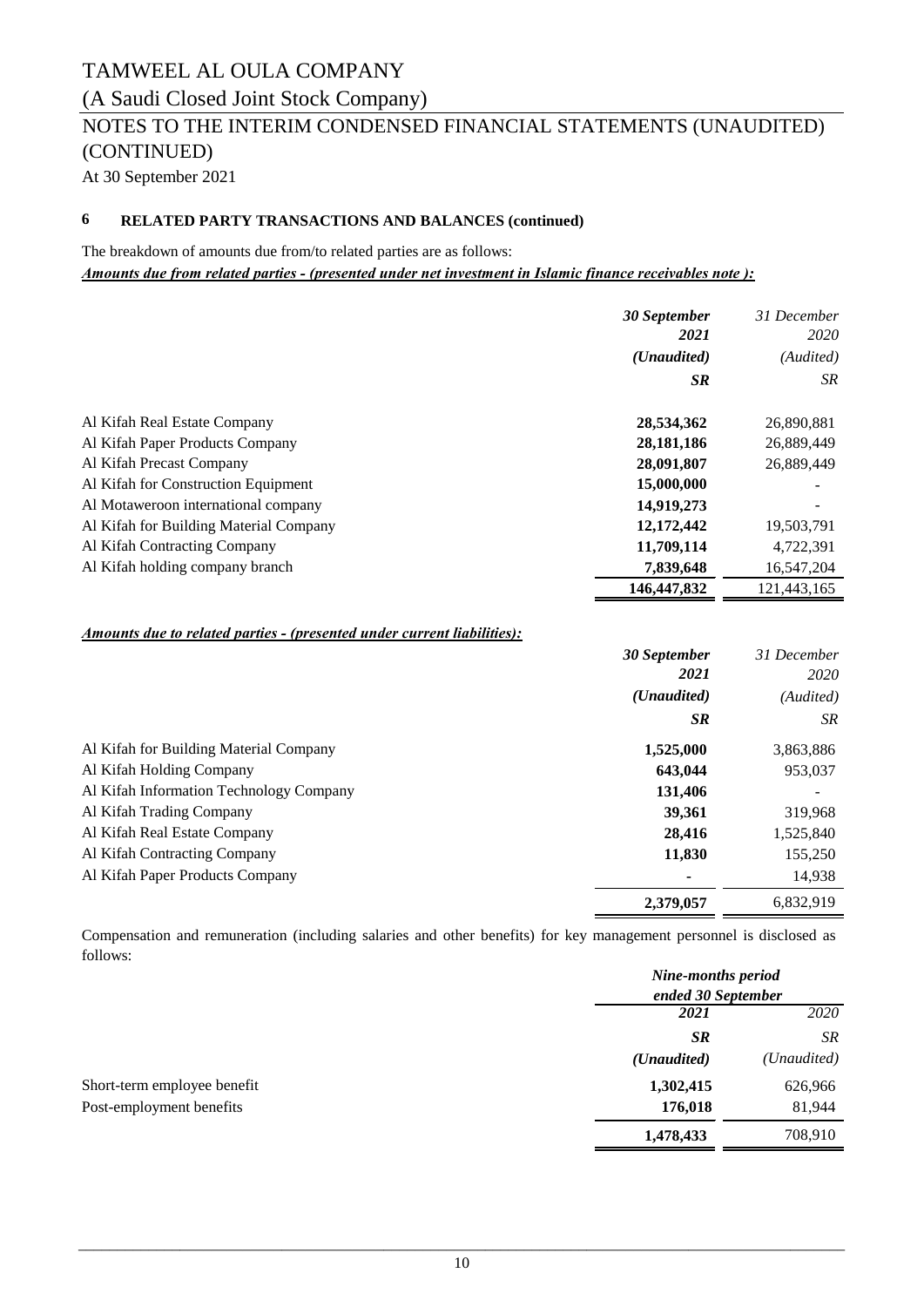### (A Saudi Closed Joint Stock Company)

## NOTES TO THE INTERIM CONDENSED FINANCIAL STATEMENTS (UNAUDITED) (CONTINUED)

At 30 September 2021

### **7 LOANS AND BORROWINGS**

|                                                 | 30 September  | 31 December |
|-------------------------------------------------|---------------|-------------|
|                                                 | 2021          | 2020        |
|                                                 | (Unaudited)   | (Audited)   |
|                                                 | <b>SR</b>     | <b>SR</b>   |
| <b>Loans and borrowings</b>                     |               |             |
| SAMA support program (note 7.1)                 | 885, 881, 924 | 458,843,525 |
| Tawaruq financing (note 7.2)                    | 191,343,449   | 155,984,016 |
| Social development bank financing (note 7.3)    | 85,338,127    | 74,346,936  |
| Less: Modification gain on deferment (note 7.1) | (16,350,637)  | (6,465,222) |
| Net loans and borrowings                        | 1,146,212,863 | 682,709,255 |
|                                                 | 30 September  | 31 December |
| <b>Analyzed as follows:</b>                     | 2021          | 2020        |
|                                                 | (Unaudited)   | (Audited)   |
|                                                 | <b>SR</b>     | SR          |
| Non-current portion                             | 721,550,829   | 394,518,316 |
| Current portion                                 | 424,662,034   | 288,190,939 |
|                                                 | 1,146,212,863 | 682,709,255 |

- *7.1* During 2020, the Company has signed an agreement with SAMA for deferred payments program and received profit free deposits amounting to SR 175.6 million. The Company further received a deposit of SR 131.79 million during the period ended 30 September 2021. The Modification gain on deferment includes an amount of SR 12.74 million during the period ended 30 September 2021 (30 Sebtember 2020: SR 5.99 ), which is recorded under revenue from operations in the statement of profit or loss and other comprehensive income. Further, during 2020, the Company has obtained additional funds from SAMA under loan guarantee program amounting SR 308.18 million to finance its activities, additional SR 404.23 million were obtained during the period ended 30 September 2021. The loans are repayable in equal monthly instalments commencing from October 2021 with the final instalment due in August 2024. SAMA deferred payments program and loan guarantee program are carried at fair value using internal rate of return equivalent to the prevailing market rate.
- *7.2* The Company obtained Tawaruq financing facilities form local commercial banks to finance the purchase of assets for leasing services. Part of Tawaruq loans are short-term and repayable within a year, however, management intends, and has the discretion to rollover the obligation amount for twelve months after the reporting period under the existing loan facility accordingly, management presented the extendable loan amount under non-current portion of loans and borrowings. The loans payable within next 12 months are presented as current liability. Tawaruq loans carry financial charges at prevailing market borrowing costs plus SIBOR. These Tawaruq loans are secured by promissory notes issued by the shareholders. The Company is required to comply with certain covenants under the facility agreements which includes maintenance of certain leverage ratios. The Company had no breach of covenants during the period.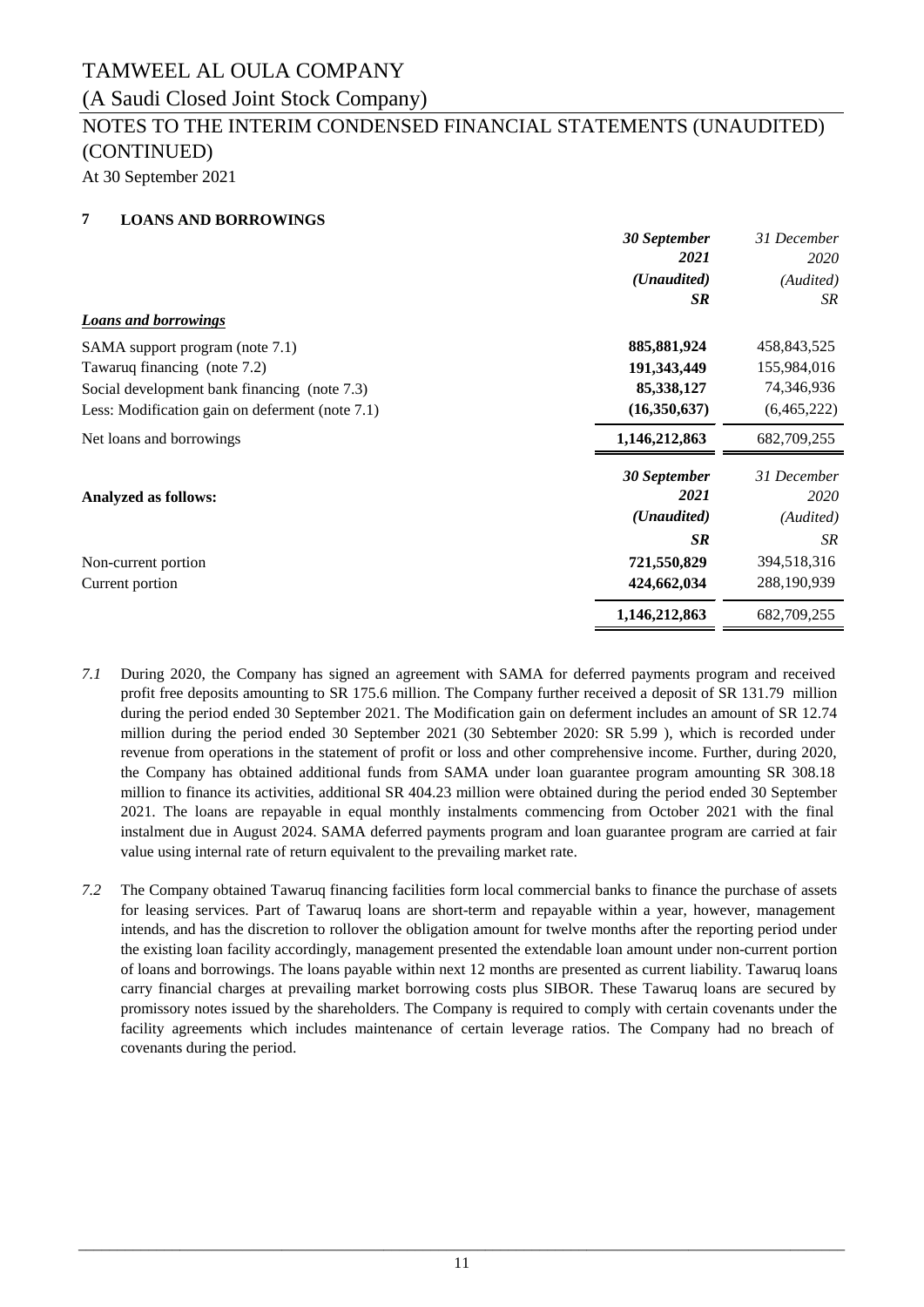### TAMWEEL AL OULA COMPANY (A Saudi Closed Joint Stock Company) At 30 September 2021 NOTES TO THE INTERIM CONDENSED FINANCIAL STATEMENTS (UNAUDITED) (CONTINUED)

#### **7 LOANS AND BORROWINGS (continued)**

*7.3* The Company obtained long-term loans from a governmental agent to finance the purchase of assets for leasing services for small and medium sized entities ("SMEs"). During 2020, the Company signed agreements with Social Development Bank ("SDB") to defer all due instalments from March 2020 to April 2021 and a grace period for 6 months for a new loan obtained during the period. The loans are repayable in equal monthly instalments commencing from January 2019 with the final instalment due in March 2024. Accordingly, the portion of the loan payable before 1 October 2022 has been classified under current liabilities.

The loans agreements do not include any covenant to maintain financial ratios during the loans period. The loans are not subject to any interest charges; however the loans carry transactions costs which are amortised as part of the finance costs over the duration of the loans. Social Development Bank financing are carried at fair value using internal rate of return equivalent to the prevailing market rate. The difference between carrying value and face value as of initial recognition date, is treated as government grant, which is amortised over the duration of the related loans.

The loans received by the Company from SDB carry special commission at rates significantly lower than the currently prevailing market rates. These loans carry a number of conditions, one of which is that these loans are to be used for providing loans to specific types/sectors of customers at discounted rates. The benefit being the impact of the "lower than market value" loans obtained by the Company has been identified and accounted for as "government grant" and has initially been recorded as income and such benefit is being recognised in statement of comprehensive income of the Company.

#### **8 SAMA SUPPORT PROGRAMS AND INITIATIVES**

#### *Deferred payments program*

In response to COVID-19, SAMA launched the Private Sector Financing Support Program ("PSFSP") in March 2020 to provide the necessary support to the Micro, Small and Medium Enterprises ("MSMEs") as per Circular No. 381000064902 dated 16 Jumada II 1438H. The PSFSP mainly encompasses the following programs:

- Deferred payments program;
- Funding for lending program;
- Loan guarantee program; and
- Point of sale ("POS") and e-commerce service fee support program.

As part of the deferred payments program launched by SAMA in March 2020 and with a number of extensions to the program subsequently announced, the Company is required to defer payments on lending facilities to those companies that qualify as MSMEs. The payment reliefs are considered as short-term liquidity support to address the borrower's potential cash flow issues. The Company has effected the payment reliefs by deferring the instalments falling due within the period from 14 March 2020 to 31 December 2021, and increasing the facility tenors accordingly. The Company continues to believe that in the absence of other factors, participation in the deferment programme on its own, is not considered a significant increase in credit risk.

The accounting impact of above changes in terms of the credit facilities has been assessed and are treated as per the requirements of IFRS 9 as modification in terms of arrangement. This resulted in total modification losses amounting to SR 28.51 million out of which SR 20.07 million has been recorded in the current period, which have been presented as part of net financing income. During the nine-month period ended 30 September 2021, SR 17.51 million (2020: SR 8.44 million) has been charged to the statement of income relating to unwinding of modification losses.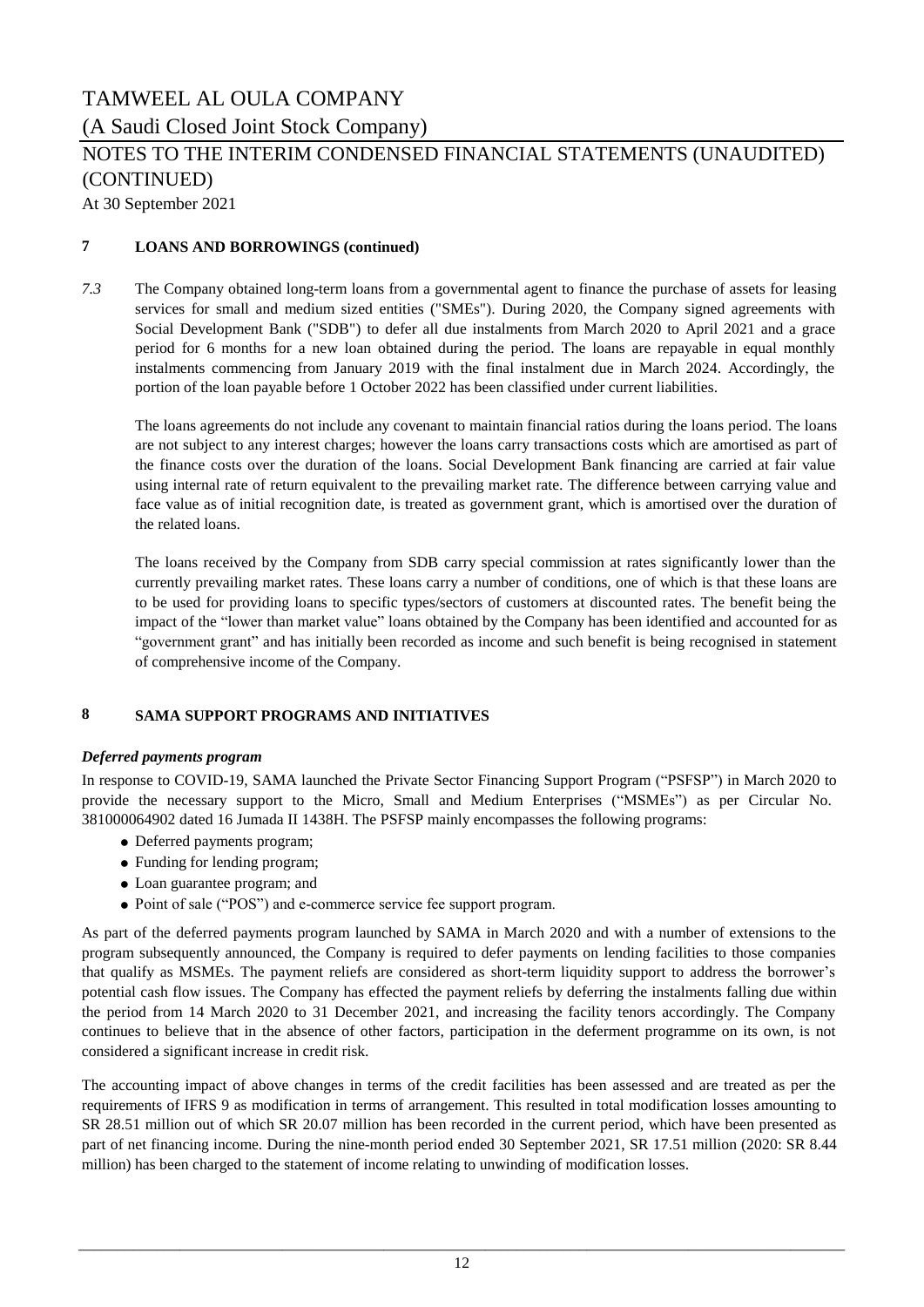### TAMWEEL AL OULA COMPANY (A Saudi Closed Joint Stock Company) At 30 September 2021 NOTES TO THE INTERIM CONDENSED FINANCIAL STATEMENTS (UNAUDITED) (CONTINUED)

#### **8 SAMA SUPPORT PROGRAMS AND INITIATIVES (continued)**

#### *Deferred payments program (continued)*

The Company generally considered the deferral of payments in hardship arrangements as an indication of a SICR but the deferral of payments under the current COVID-19 support packages have not, in isolation, been treated as an indication of SICR.

The Company continues to monitor the lending portfolios closely and reassess the provisioning levels as the situation around COVID-19 evolves.

In order to compensate the related cost that the Company is expected to incur under the SAMA and other public authorities program, the Company has received in aggregate SR 307.5 million of profit free deposit in number tranches from SAMA, with varying maturities. Management had determined based on the communication from SAMA, that the profit free deposits primarily relates to compensation for the modification loss incurred on the deferral of payments. The benefit of the subsidised funding rate has been accounted for on a systematic basis, in accordance with government grant accounting requirements. This resulted in a total income of SR 20.6 million which has been recognised in the statement of income. The management has exercised certain judgements in recognition and measurement of this grant income.

#### *Funding for lending program:*

The Company has received SAR 33.17 million from SAMA for granting credit facilities to eligible MSMEs under Funding for Lending program. The funding received qualified for the government grant treatment. The benefit of the subsidized funding rate has been accounted for on a systematic basis, in accordance with government grant accounting requirements. This resulted in a total income of SR 2.1 million, of which SR 683.5 thouand has been recognized in the statement of income for nine-months period ended 30 September 2021 (2020: SR 816.5 thousand).

The management has exercised certain judgements in the recognition and measurement of above modification loss, gain and government grant.

#### *Loan guarantee program (Kafala)*

The Company has also participated in SAMA's facility guarantee programs. The Company has received SR 679.2 million from SAMA for providing concessional financing to eligible MSMEs under Facility Guarantee program. As the guarantee under the Kafala program form integral part of the financing arrangement; therefore, the funding received from SAMA does not qualify for government grant and is recognized as financial liability under IFRS 9, The benefit of the subsidized funding rate has been accounted for on a systematic basis, in accordance with financial instruments requirements. This resulted in a total income of SR 45.78 million, of which SR 10.7 million has been recognized in the statement of income for nine-months period ended 30 September 2021 (30 September 2020: SR 2.78) and with the remaining amount deferred.

#### **9 RISK MANAGEMENT**

#### *Capital management*

The Company's capital management objectives are to ensure the Company's ability to continue as a going concern and to provide adequate return to its shareholders through the optimization of the capital structure. The Company manages the capital structure and makes adjustments in the light of changes in economic conditions and risk characteristics of the underlying assets. In order to maintain or adjust the capital structure, the Company may adjust the amount of dividends paid to shareholders, return capital to shareholders.

No changes were made in objectives, policies or processes for managing capital during the nine-month period ended 30 September 2021.